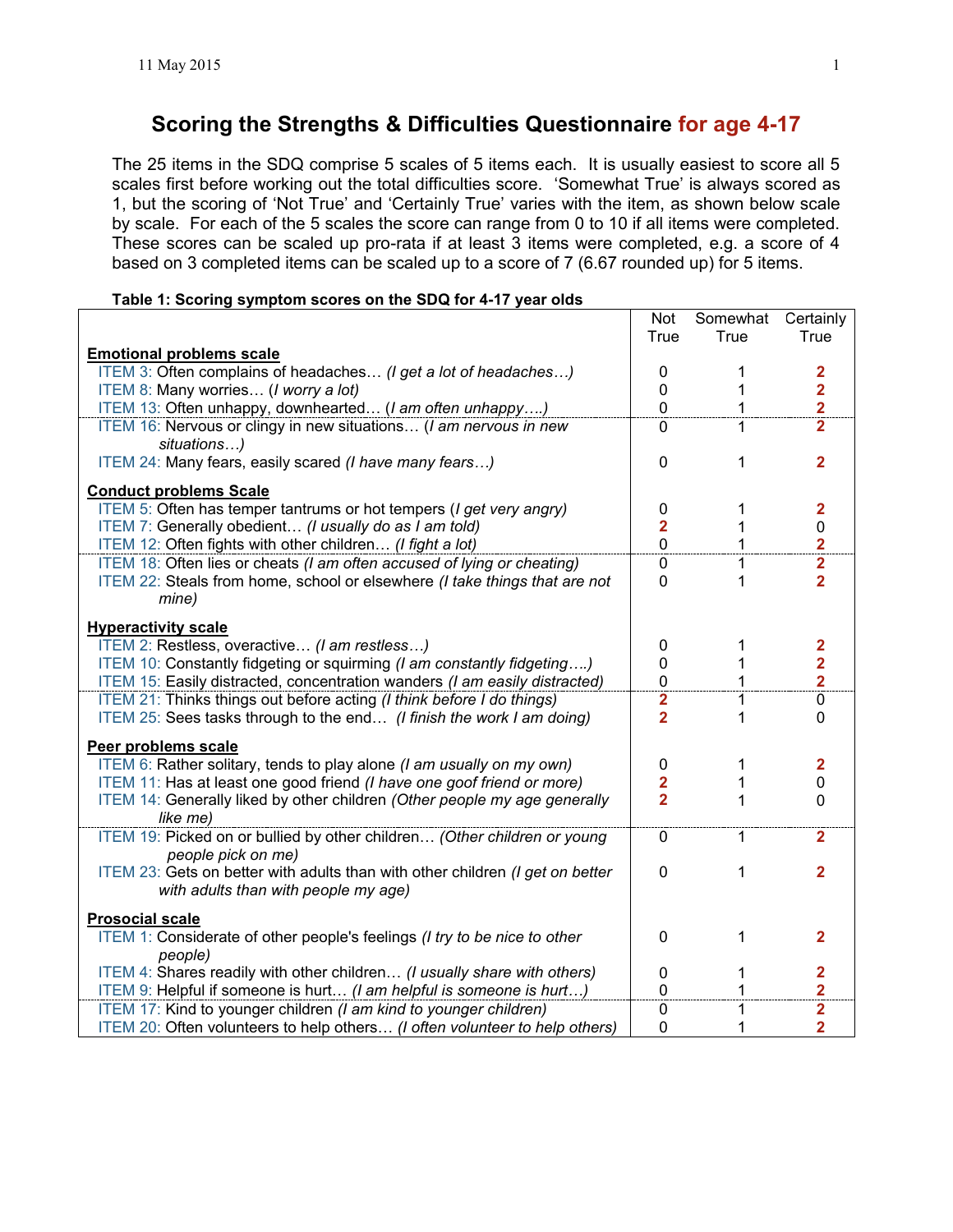**Total difficulties score**: This is generated by summing scores from all the scales except the prosocial scale. The resultant score ranges from 0 to 40, and is counted as missing of one of the 4 component scores is missing.

**'Externalising' and 'internalising' scores**: The externalising score ranges from 0 to 20 and is the sum of the conduct and hyperactivity scales. The internalising score ranges from 0 to 20 and is the sum of the emotional and peer problems scales. Using these two amalgamated scales may be preferable to using the four separate scales in community samples, whereas using the four separate scales may add more value in high-risk samples *(see Goodman & Goodman. 2009 Strengths and difficulties questionnaire as a dimensional measure of child mental health. J Am Acad Child Adolesc Psychiatry 48(4), 400-403).* 

# **Generating impact scores**

When using a version of the SDQ that includes an 'impact supplement', the items on overall distress and impairment can be summed to generate an impact score that ranges from 0 to 10 for parent- and self-report, and from 0 to 6 for teacher-report.

|  |  |  |  |  |  |  | Table 2: Scoring the SDQ impact supplement |
|--|--|--|--|--|--|--|--------------------------------------------|
|--|--|--|--|--|--|--|--------------------------------------------|

|                                      | Not<br>at all | Only a<br>little | A medium<br>amount | A great<br>deal |
|--------------------------------------|---------------|------------------|--------------------|-----------------|
| <b>Parent report:</b>                |               |                  |                    |                 |
| Difficulties upset or distress child |               |                  |                    |                 |
| Interfere with HOME LIFE             |               |                  |                    | 2               |
| Interfere with FRIENDSHIPS           |               |                  |                    | 2               |
| Interfere with CLASSROOM LEARNING    |               |                  |                    | $\overline{2}$  |
| Interfere with LEISURE ACTIVITIES    |               |                  |                    | 2               |
| Teacher report:                      |               |                  |                    |                 |
| Difficulties upset or distress child |               |                  |                    |                 |
| Interfere with PEER RELATIONS        |               |                  |                    | 2               |
| Interfere with CLASSROOM LEARNING    |               |                  |                    | 2               |
| Self-report report:                  |               |                  |                    |                 |
| Difficulties upset or distress child |               |                  |                    |                 |
| Interfere with HOME LIFE             |               |                  |                    |                 |
| Interfere with FRIENDSHIPS           |               |                  |                    |                 |
| Interfere with CLASSROOM LEARNING    |               |                  |                    |                 |
| Interfere with LEISURE ACTIVITIES    |               |                  |                    |                 |

Responses to the questions on chronicity and burden to others are not included in the impact score. When respondents have answered 'no' to the first question on the impact supplement (i.e. when they do not perceive themselves as having any emotional or behavioural difficulties), they are not asked to complete the questions on resultant distress or impairment; the impact score is automatically scored zero in these circumstances.